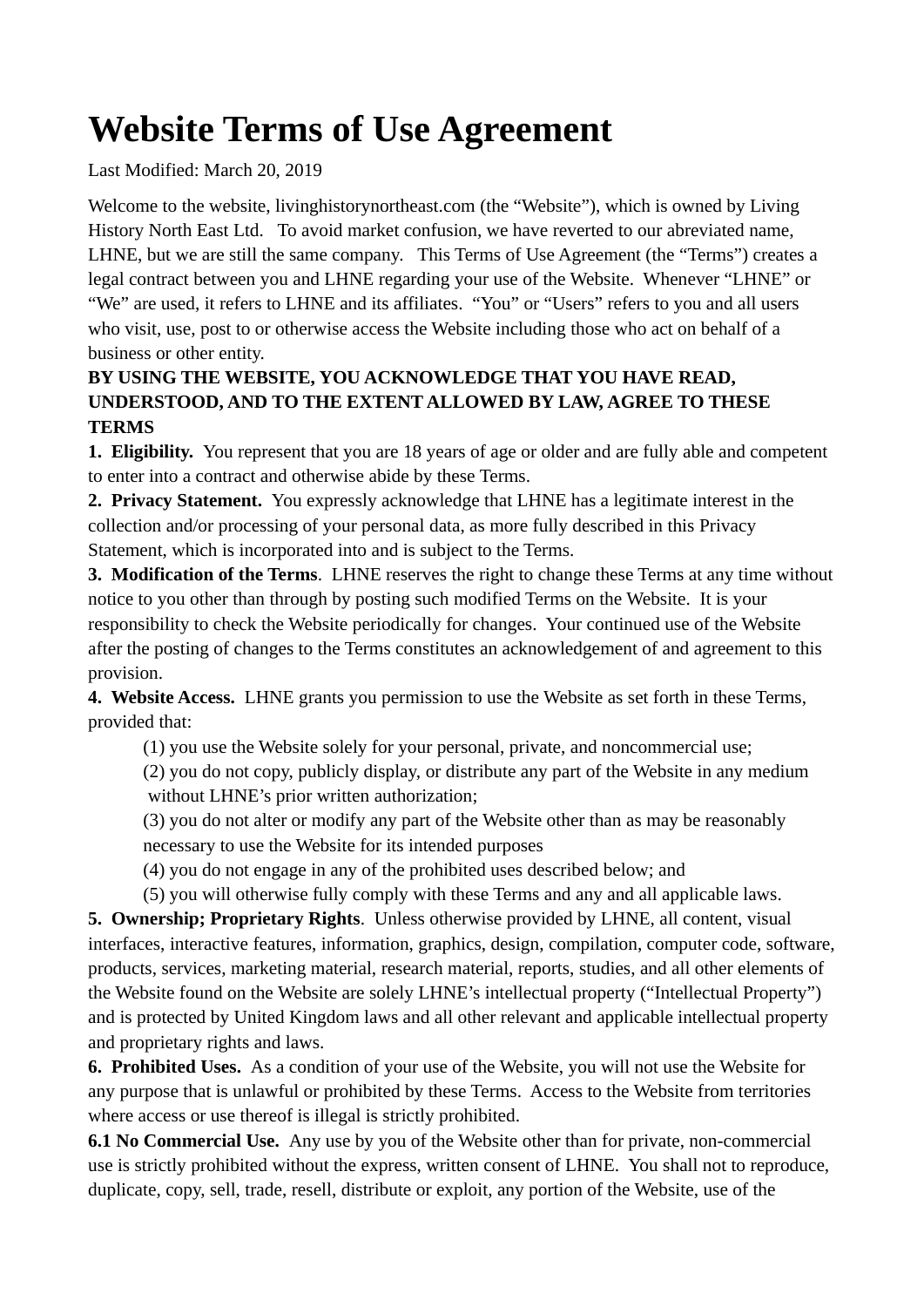Website, access to the Website, or content obtained from the Website, for any purpose other than for your personal, private, non-commercial purposes unless you have received prior written approval from LHNE.

**6.2 No Harassment or Unauthorized Data Collection.** You shall not defame, harass, abuse, threaten, stalk or defraud, disparage users of the Website, or collect, or attempt to collect, personal data about Users or third parties without their express written consent.

**6.3 No Malware and Quiet Enjoyment.** You shall not intentionally interfere with or damage, impair or disable the operation of the Website or any User's enjoyment of it, by any means, including uploading or otherwise disseminating viruses, worms, spyware, adware, or other malicious code.

**6.4 No Rights or Copyright Circumvention.** You shall not remove, circumvent, disable, damage, or otherwise interfere with any security-related features of the Website, features that prevent or restrict the use or copying of any content accessible through the Website, or features that enforce limitations on the use of the Website.

**6.5 No Unauthorized Access.** You shall not attempt to gain unauthorized access to the Website, or any part of it, other accounts, computer systems, or networks connected to the Website, or any part of it, through hacking, password mining, or any other means, or interfere or attempt to interfere with the proper working of the Website or any activities conducted on the Website.

**6.6 No Modifications of the Website.** You shall not obtain or attempt to obtain any materials or information through any means not intentionally made available through the Website. You shall not modify the Website in any manner or form, nor use modified versions of the Website, including, without limitation, for the purpose of obtaining unauthorized access to the Website.

**6.7 No Scraping.** You shall not use any robot, spider, scraper, or other automated means or technology to access the Website for any purpose without our express written permission or bypass our robot exclusion headers or other measures we may use to prevent or restrict access to the Website.

**6.8 No Framing or Other Misappropriation.** You shall not utilize framing techniques to enclose any trademark, logo, or other Intellectual Property without our express written consent. You shall not use any meta-tags or any other "hidden text" utilizing LHNE's name or trademarks without our express written consent.

**6.9 No Improper Linking.** You will promptly remove any links that LHNE finds, in its sole discretion, to be objectionable. You shall not use any LHNE logos, graphics, or trademarks as part of the link without our express written consent.

**6.10 No Spam.** You shall not make unsolicited offers, advertisements, proposals, or send junk mail or spam to other Users of the Website. This includes, but is not limited to, unsolicited advertising, promotional materials or other solicitation material, bulk mailing of commercial advertising, chain mail, informational announcements, charity requests, and petitions for signatures.

**6.11 No Reverse Engineering.** You shall not reverse engineer, decompile, disassemble or otherwise attempt to discover the source code of the Website or any part thereof, except and only to the extent that such activity is expressly permitted by applicable law notwithstanding this limitation.

**6.12 No Modifications or Derivatives.** You shall not modify, adapt, translate, or create derivative works based upon the Website or any part thereof, except and only to the extent that such activity is expressly permitted by applicable law notwithstanding this limitation.

**7. Availability of Service**. LHNE may make changes to or discontinue any of the products, services, or functionalities of the Website at any time, and without notice. Any changes to or discontinuation of the Website by LHNE will be without liability to you.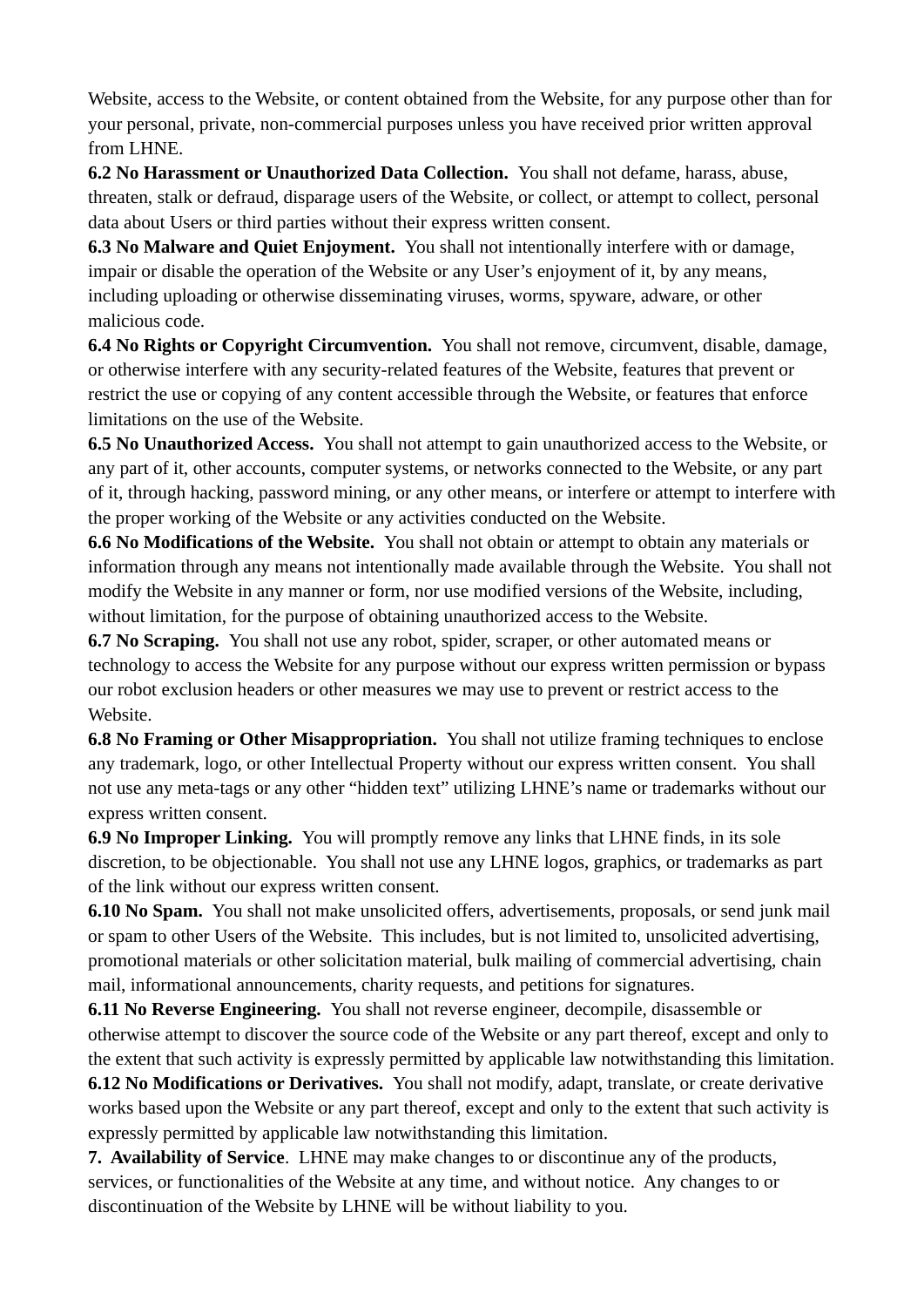**8. Feedback and Termination.** If you are dissatisfied with the Website, please let us know by electronic mailing us at  $info@lhne.co.uk$ . Your input is valuable to us. You may terminate these Terms at any time by simply discontinuing Your use of any and all parts of the Website.

**9. Indemnification, Hold Harmless.** You agree to indemnify and hold harmless LHNE, its affiliates, or any related companies (including those which share substantially common ownership), its suppliers, licensors, and partners, and the officers, directors, employees, agents, and representatives of any of them from any and all claims, losses, obligations, damages, liabilities, costs or debt, and expenses (including attorney's fees) arising out of:

- (1) Your misuse of the Website
- (2) Your violation of these Terms;
- (3) Your violation of the rights of any other person or entity, and
- (4) Your breach of the foregoing representations, warranties, and covenants.

LHNE reserves the right, at Your expense, to assume the exclusive defence and control of any matter for which You are required to indemnify us and You agree to cooperate with our defence of these claims. You agree not to settle any matter without the prior written consent of LHNE and LHNE will use reasonable efforts to notify You of any such claim, action, or proceeding upon becoming aware of it.

**10. Disclaimers; No Warranties.** TO THE FULLEST EXTENT PERMISSIBLE PURSUANT TO APPLICABLE LAW, LHNE AND ITS AFFILIATES HEREBY DISCLAIM ALL WARRANTIES, STATUTORY, EXPRESS OR IMPLIED, INCLUDING, BUT NOT LIMITED TO, IMPLIED WARRANTIES OF MERCHANTABILITY, FITNESS FOR A PARTICULAR PURPOSE, TITLE, AND NON-INFRINGEMENT OF PROPRIETARY RIGHTS. NO ADVICE OR INFORMATION, WHETHER ORAL OR WRITTEN, OBTAINED BY YOU FROM LHNE OR THROUGH THE WEBSITE WILL CREATE ANY WARRANTY NOT EXPRESSLY STATED HEREIN. YOU EXPRESSLY ACKNOWLEDGE THAT THE TERM "LHNE" INCLUDES LHNE'S OFFICERS, DIRECTORS, EMPLOYEES, REPRESENTATIVES, SHAREHOLDERS, AGENTS, SUPPLIERS, LICENSORS, AFFILIATES, AND SUBCONTRACTORS.

**10.1 "As is" and "As available" and "With All Faults".** YOU EXPRESSLY AGREE THAT THE USE OF THE WEBSITE IS AT YOUR SOLE RISK. THE WEBSITE, CONTENT, SOFTWARE, PRODUCTS, SERVICES, OR APPLICATIONS MADE AVAILABLE IN CONJUNCTION WITH OR THROUGH THE WEBSITE ARE PROVIDED ON AN "AS IS" AND "AS AVAILABLE," "WITH ALL FAULTS" BASIS AND WITHOUT WARRANTIES OR REPRESENTATIONS OF ANY KIND, EITHER EXPRESS OR IMPLIED.

**10.2 Website Operation and Content.** LHNE, ITS SUPPLIERS, LICENSORS, AFFILIATES, AND PARTNERS DO NOT WARRANT THAT THE LHNE MATERIALS, USER SUBMISSIONS, WEBSITE, OR ANY OTHER INFORMATION OFFERED ON OR THROUGH THE WEBSITE OR ANY REFERENCE SITES WILL BE UNINTERRUPTED, OR FREE OF ERRORS, VIRUSES OR OTHER HARMFUL COMPONENTS, AND DO NOT WARRANT THAT ANY OF THE FOREGOING WILL BE CORRECTED.

**10.3 Accuracy.** LHNE DOES NOT WARRANT OR MAKE ANY REPRESENTATIONS REGARDING THE USE OR THE RESULTS OF THE USE OF THE WEBSITE OR ANY REFERENCE SITES IN TERMS OF CORRECTNESS, ACCURACY, RELIABILITY, OR OTHERWISE.

**10.4 Harm to Your Computer.** YOU UNDERSTAND AND AGREE THAT YOUR USE OF THE WEBSITE (INCLUDING RSS FEEDS) IS AT YOUR OWN DISCRETION AND YOUR OWN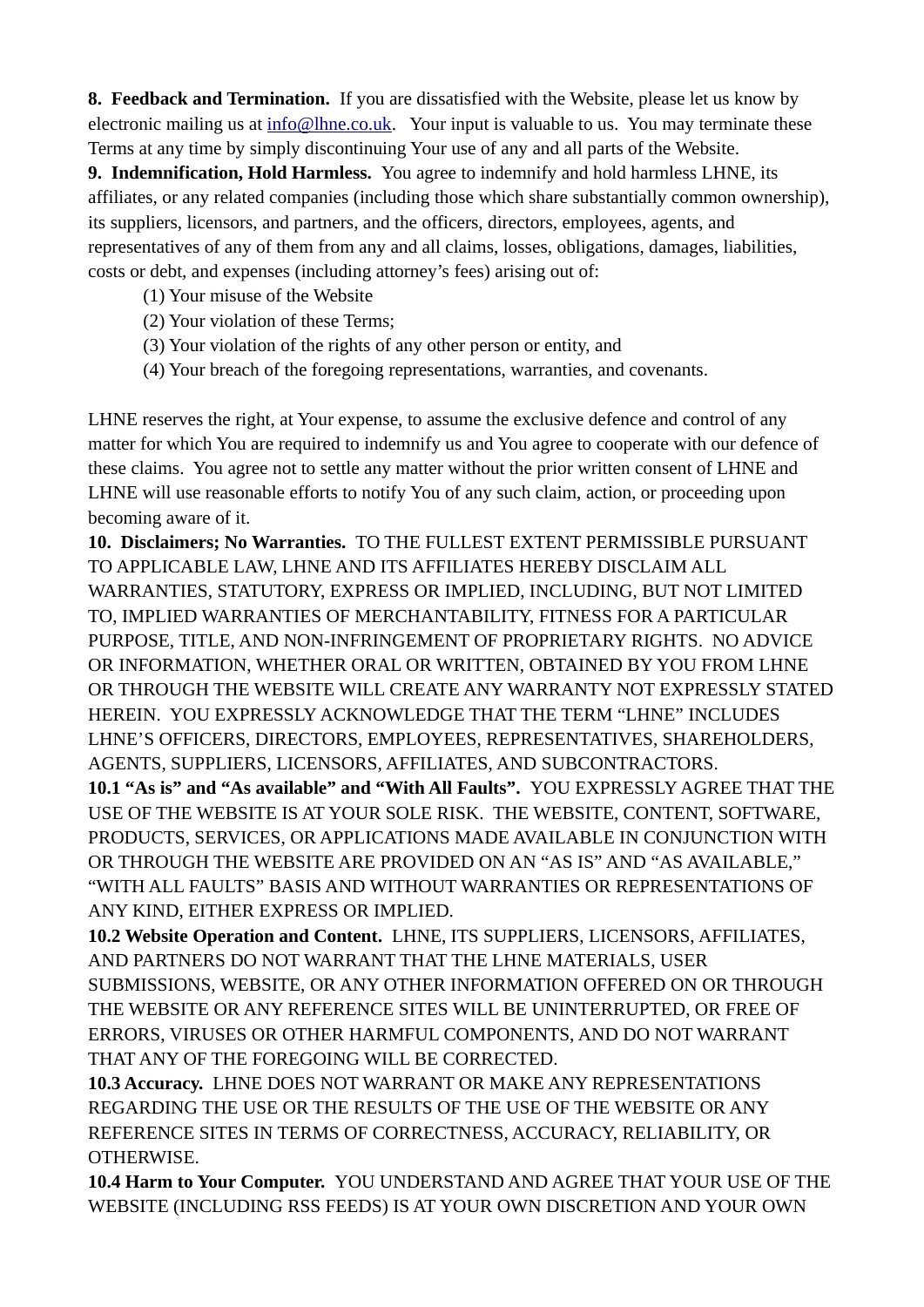RISK AND THAT YOU WILL BE SOLELY RESPONSIBLE FOR ANY DAMAGE TO YOUR PROPERTY (INCLUDING YOUR COMPUTER SYSTEM) OR LOSS OF DATA THAT RESULTS FROM THE USE, ACCESS, DOWNLOAD OR ANY OTHER USE OF SUCH MATERIAL OR DATA.

**11. Limitation of Liability.** UNDER NO CIRCUMSTANCES, AND UNDER NO LEGAL THEORY, INCLUDING, BUT NOT LIMITED TO, NEGLIGENCE, SHALL LHNE OR ITS AFFILIATES, CONTRACTORS, DIRECTORS, EMPLOYEES, AGENTS, OR THIRD PARTY PARTNERS OR SUPPLIERS, BE LIABLE FOR ANY SPECIAL, INDIRECT, INCIDENTAL, CONSEQUENTIAL, OR EXEMPLARY DAMAGES (INCLUDING WITHOUT LIMITATION, LOSS OF PROFITS, DATA OR USE OR COST OF COVER) ARISING OUT OF OR RELATING TO THESE TERMS OR THAT RESULT FROM YOUR USE OR THE INABILITY TO USE ANY USER SUBMISSIONS OR ANY REFERENCE SITES, THE WEBSITE ITSELF, OR ANY OTHER INTERACTIONS WITH LHNE, EVEN IF LHNE OR AN AUTHORIZED REPRESENTATIVE HAS BEEN ADVISED OF THE POSSIBILITY OF SUCH DAMAGES.

**11.1 Limitation of Damages.** IN NO EVENT SHALL LHNE OR ITS AFFILIATES, CONTRACTORS, EMPLOYEES, AGENTS, OR THIRD PARTY PARTNERS, LICENSORS OR SUPPLIERS' TOTAL LIABILITY TO YOU FOR ALL DAMAGES, LOSSES, AND CAUSES OF ACTION ARISING OUT OF OR RELATING TO THESE TERMS OR YOUR USE OF THE WEBSITE (WHETHER IN CONTRACT, TORT (INCLUDING NEGLIGENCE), WARRANTY, OR OTHERWISE) EXCEED ONE HUNDRED DOLLARS.

**12. Limitations by Applicable Law.** CERTAIN JURISDICTIONS DO NOT ALLOW LIMITATIONS ON IMPLIED WARRANTIES OR THE EXCLUSION OR LIMITATION OF CERTAIN DAMAGES. IF YOU RESIDE IN SUCH A JURISDICTION, SOME OR ALL OF THE ABOVE DISCLAIMERS, EXCLUSIONS, OR LIMITATIONS MAY NOT APPLY TO YOU, AND YOU MAY HAVE ADDITIONAL RIGHTS. THE LIMITATIONS OR EXCLUSIONS OF WARRANTIES, REMEDIES, OR LIABILITY CONTAINED IN THESE TERMS APPLY TO YOU TO THE FULLEST EXTENT SUCH LIMITATIONS OR EXCLUSIONS ARE PERMITTED UNDER THE LAWS OF THE JURISDICTION IN WHICH YOU ARE LOCATED. **12.1 Basis of the Bargain.** YOU ACKNOWLEDGE AND AGREE THAT LHNE HAS OFFERED USE OF ITS WEBSITE, AND HAVE ENTERED INTO THESE TERMS IN RELIANCE UPON THE WARRANTY DISCLAIMERS AND THE LIMITATIONS OF LIABILITY SET FORTH HEREIN, THAT THE WARRANTY DISCLAIMERS AND THE LIMITATIONS OF LIABILITY SET FORTH HEREIN REFLECT A REASONABLE AND FAIR ALLOCATION OF RISK BETWEEN YOU AND LHNE, AND THAT THE WARRANTY DISCLAIMERS AND THE LIMITATIONS OF LIABILITY SET FORTH HEREIN FORM AN ESSENTIAL BASIS OF THE BARGAIN BETWEEN YOU AND LHNE. YOU ACKNOWLEDGE AND AGREE THAT LHNE WOULD NOT BE ABLE TO PROVIDE THE WEBSITE TO YOU ON AN ECONOMICALLY REASONABLE BASIS WITHOUT THESE LIMITATIONS.

**13. Digital Millennium Copyright Act.** If you are a copyright owner or an agent thereof, and You believe that content appearing on the Website infringes your copyrights, then You may submit a notification pursuant to the Digital Millennium Copyright Act ("DMCA") by providing LHNE with the following information in writing:

• a physical or electronic signature of a person authorized to act on behalf of the owner of an exclusive right that is allegedly infringed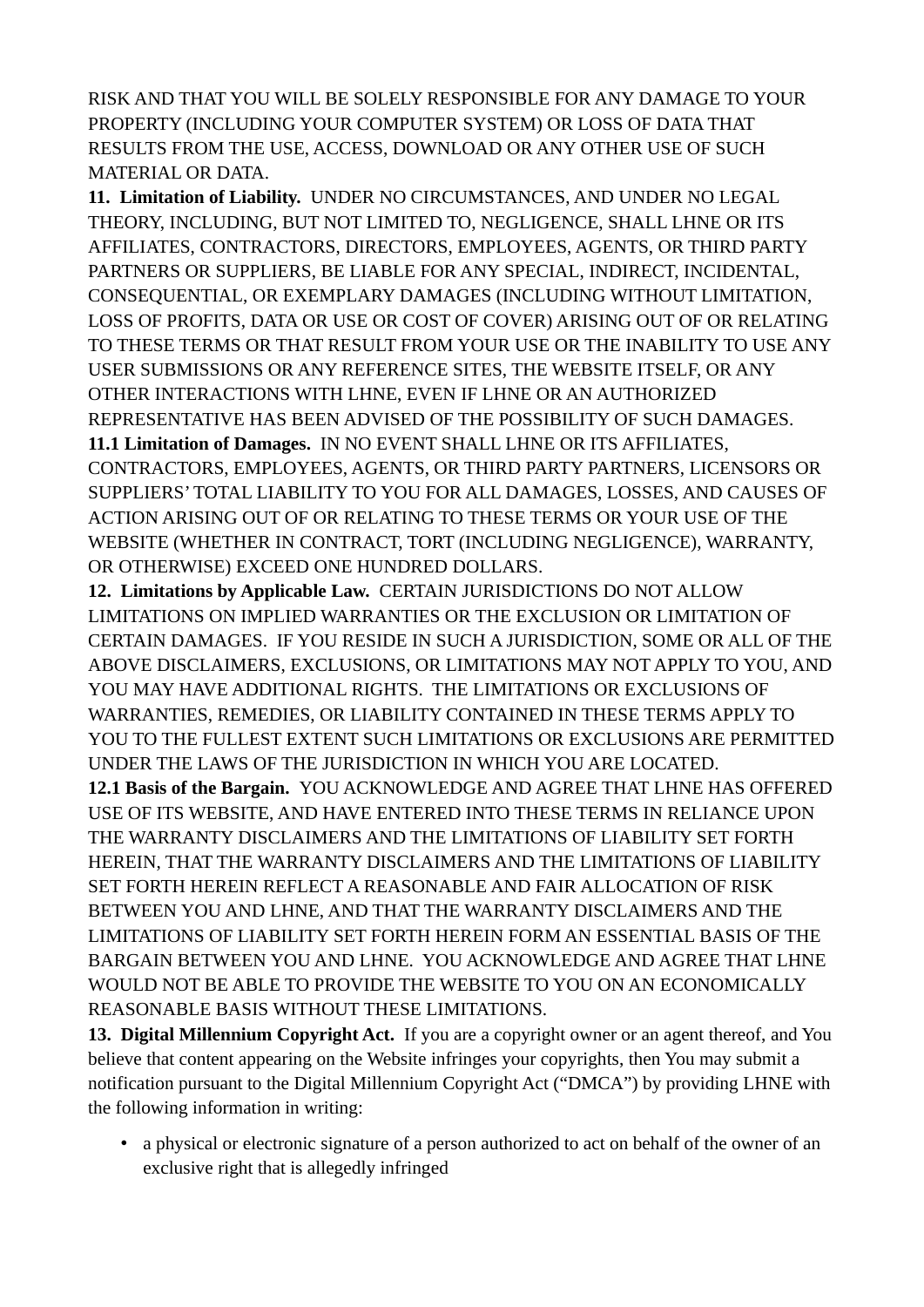- identification of the copyrighted work claimed to have been infringed, or, if multiple copyrighted works on the Website are covered by a single notification, a representative list of such works on the Website
- identification of the material that is claimed to be infringing or to be the subject of infringing activity and that is to be removed or access to which is to be disabled, and information reasonably sufficient to permit LHNE to locate the material
- information reasonably sufficient to permit LHNE to contact the complaining party, such as an address, telephone number, and, if available, an electronic mail address at which the complaining party may be contacted
- a statement that the complaining party has a good faith belief that use of the material in the manner complained of is not authorized by the copyright owner, its agent, or the law (for example, "I am under the good faith belief that the use of the copyrighted content that is identified herein is not authorized by the copyright owner, its agent, or the law.") and
- a statement that the information in the notification is accurate, and under penalty of perjury, that the complaining party is authorized to act on behalf of the owner of an exclusive right that is allegedly infringed (for example, "I swear, under penalty of perjury, that the information in this notification is accurate and that I am the copyright owner, or authorized to act on behalf of the copyright owner, of the copyright(s) that is/are allegedly infringed by the aforementioned content.")

Please consult your legal counsel to confirm these requirements.

LHNE does not permit copyright infringing activities and infringement of intellectual property rights on the Website, and LHNE will remove all Content and User Submissions if properly notified that such Content or User Submission infringes on another's intellectual property rights. It is LHNE's policy to respond promptly to notices of alleged infringement that comply with the DMCA.

To receive notifications and counter-notifications of claimed infringement and any other feedback, comments, requests for technical support, or other communications should be directed to LHNE customer service through [info@lhne.co.uk](mailto:info@lhne.co.uk). You acknowledge that if you fail to comply with all of the requirements of this section, your DMCA notice may not be valid. Please note that under Section 512(f) of the DMCA, any person who knowingly materially misrepresents that material or activity is infringing and may be subject to liability.

## **14. Miscellaneous**

**14.1 Notice**. LHNE may provide you with notices, including those regarding changes to LHNE's terms and conditions, by postings on the Website, via electronic mail, or by mail. Notice sent via email will be deemed given twenty-four hours after such e-mail is sent, unless LHNE is notified that the electronic mail address is invalid. Alternatively, we may give you legal notice by mail to a postal address, if provided by you through the Website. In such case, notice will be deemed given three days after the date of mailing.

**14.2 Dispute Resolution, Choice of Law and Forum.** Except for disputes alleging a violation of the U.S. Privacy Framework, if applicable, any disputes arising between you and LHNE, will be governed in all respects by the laws of the United Kingdom and any claim or dispute shall be brought in the exclusive jurisdiction of the UK legal system.

**14.3 Waiver.** A provision of these Terms may be waived only by a written instrument executed by the party entitled to the benefit of such provision. The failure of LHNE to exercise or enforce any